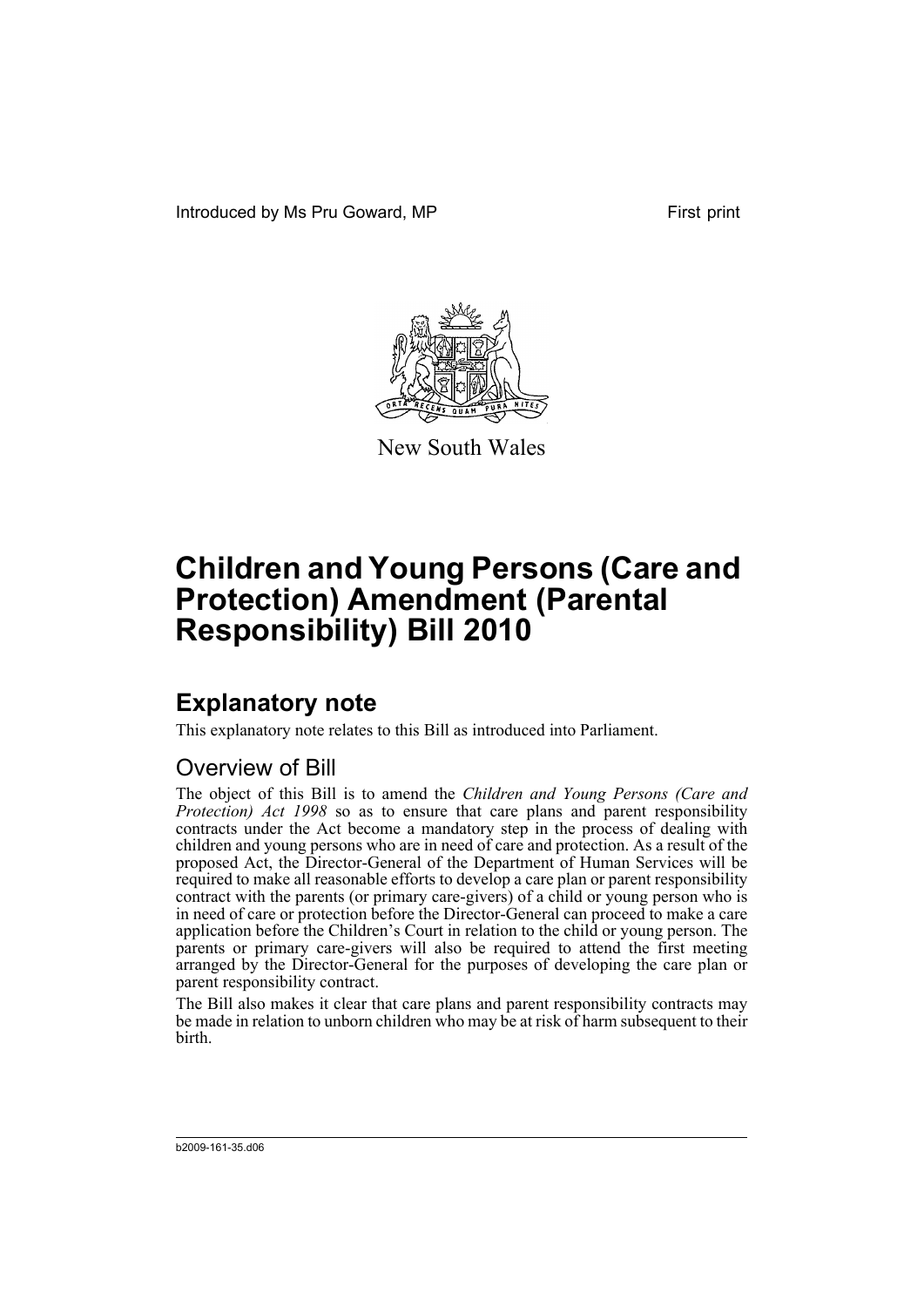Children and Young Persons (Care and Protection) Amendment (Parental Responsibility) Bill 2010

Explanatory note

## Outline of provisions

**Clause 1** sets out the name (also called the short title) of the proposed Act.

**Clause 2** provides for the commencement of the proposed Act on the date of assent to the proposed Act.

**Schedule 1** amends the *Children and Young Persons (Care and Protection) Act 1998* in the manner described in the above overview.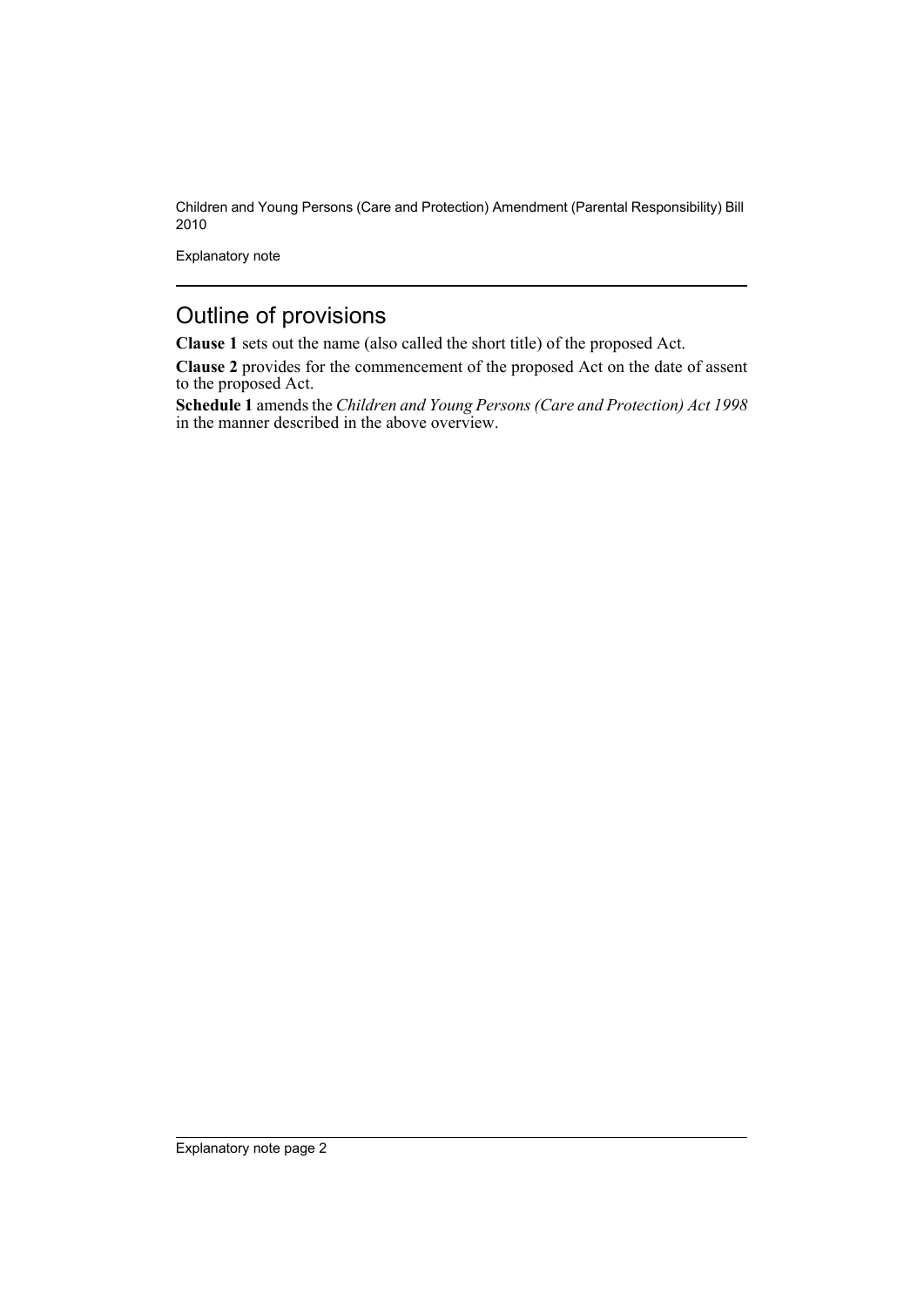Introduced by Ms Pru Goward, MP First print



New South Wales

# **Children and Young Persons (Care and Protection) Amendment (Parental Responsibility) Bill 2010**

## **Contents**

|            |                                                                                  | Page |
|------------|----------------------------------------------------------------------------------|------|
|            | Name of Act                                                                      |      |
|            | 2 Commencement                                                                   |      |
| Schedule 1 | Amendment of Children and Young Persons (Care and<br>Protection) Act 1998 No 157 |      |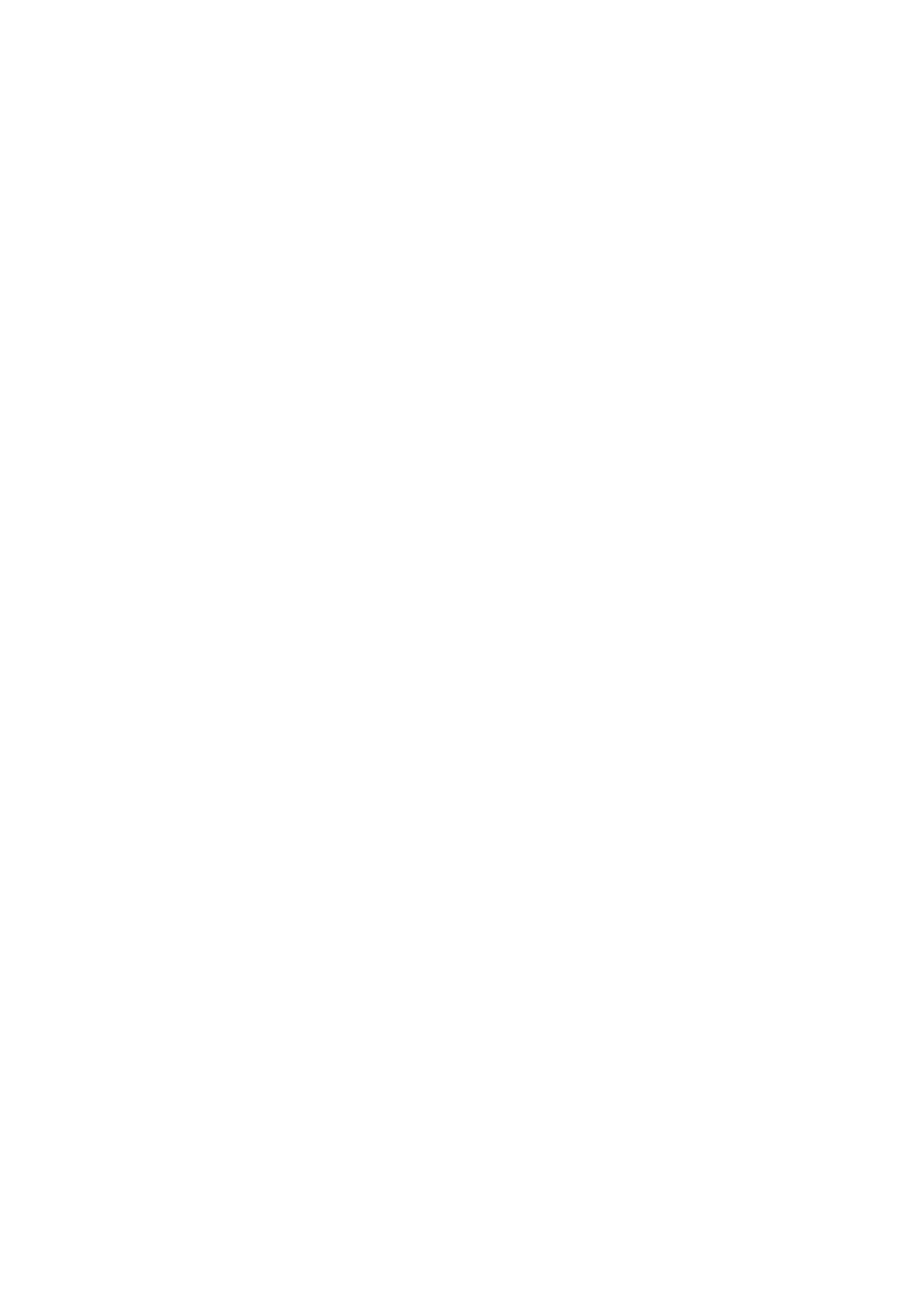

New South Wales

# **Children and Young Persons (Care and Protection) Amendment (Parental Responsibility) Bill 2010**

No , 2010

### **A Bill for**

An Act to amend the *Children and Young Persons (Care and Protection) Act 1998* to make care plans and parent responsibility contracts mandatory when dealing with children or young persons who are in need of care and protection.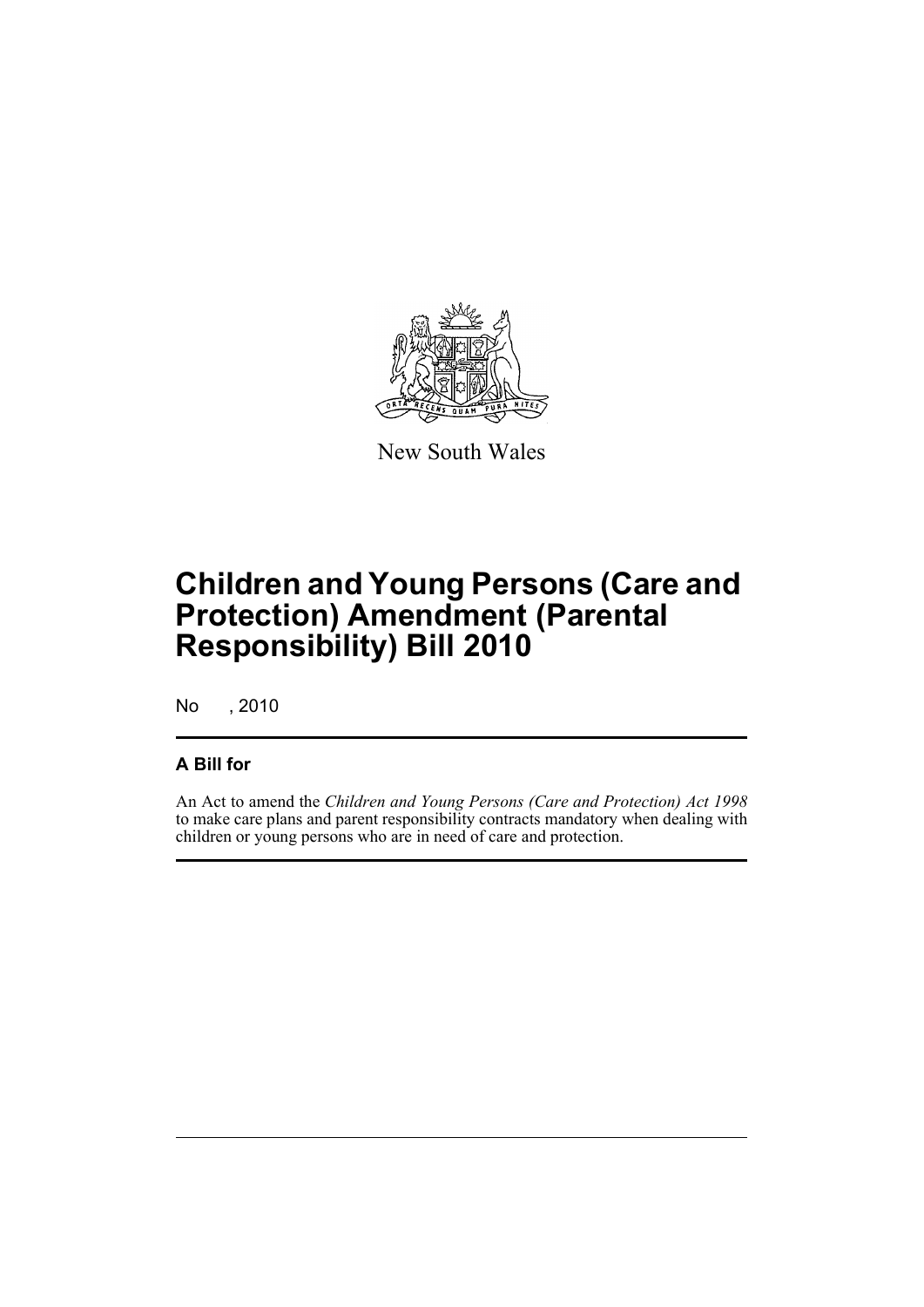#### Children and Young Persons (Care and Protection) Amendment (Parental Clause 1 Responsibility) Bill 2010

<span id="page-5-1"></span><span id="page-5-0"></span>

| $\mathcal{P}$       |
|---------------------|
| 3<br>$\overline{4}$ |
| 5                   |
| 6                   |
|                     |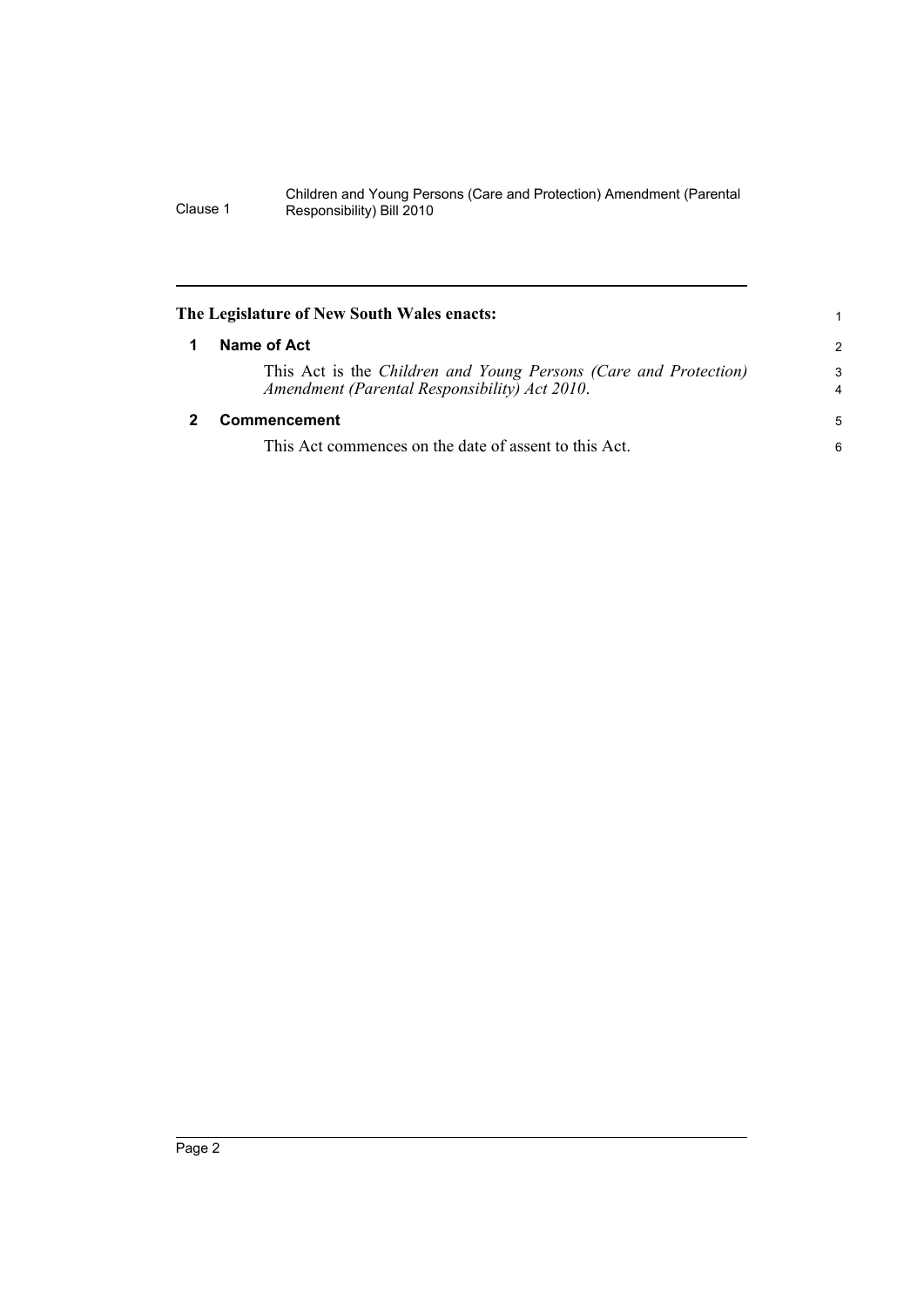Children and Young Persons (Care and Protection) Amendment (Parental Responsibility) Bill 2010

Amendment of Children and Young Persons (Care and Protection) Act 1998 No 157 Schedule 1

### <span id="page-6-0"></span>**Schedule 1 Amendment of Children and Young Persons (Care and Protection) Act 1998 No 157**

### **[1] Section 34 Taking of action by Director-General**

Omit section 34 (2) (including the note). Insert instead:

- (2) Unless the Director-General is satisfied that the child or young person is at immediate risk of serious harm, the Director-General must make all reasonable efforts to develop, in consultation with the parents or primary care-givers (as the case requires) of the child or young person, a care plan or parent responsibility contract before making any care application in respect of the child or young person.
- (3) Attendance at the first meeting arranged by the Director-General for the purposes of subsection (2) is mandatory.
- (4) Subsection (2) does not prevent the Director-General from taking additional action in response to a report, such as providing, or arranging for the provision of, support services for the child or young person and his or her family.

### **[2] Section 38 Development and enforcement of care plans**

Insert "or otherwise" after "resolution" in section 38 (1).

#### **[3] Section 38 (1A)**

Insert after section 38 (1):

(1A) A care plan may, without limiting any other provision of this Act, relate to an unborn child who is the subject of a pre-natal report under section 25.

#### **[4] Section 38A Parent responsibility contracts**

Insert after section 38A (1):

(1A) A parent responsibility contract may, without limiting any other provision of this Act, be made in relation to an unborn child who is the subject of a pre-natal report under section 25.

1  $\mathfrak{p}$ 3

19 20